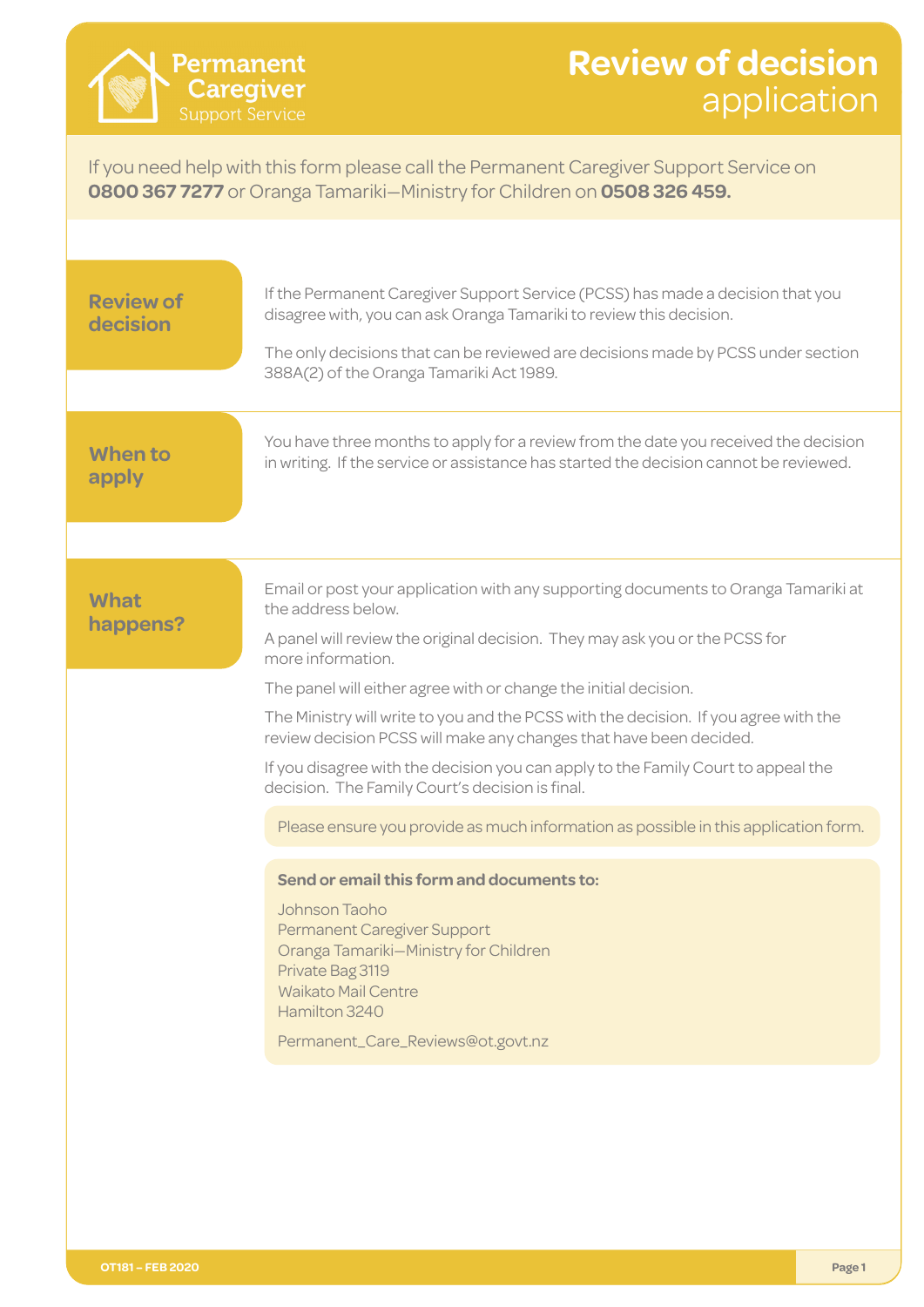| <b>Review of decision</b> |             |
|---------------------------|-------------|
|                           | application |

|                                                                                                                                                                                   | application                                                                                                            |
|-----------------------------------------------------------------------------------------------------------------------------------------------------------------------------------|------------------------------------------------------------------------------------------------------------------------|
| <b>Your details</b><br>$\mathbf{1}$                                                                                                                                               | Caregiver name(s):<br>First and middle names<br>Surname                                                                |
| <b>HOW TO ANSWER Q2:</b><br>$\overline{2}$<br>If you live in a rural area,<br>flat/house number could<br>include your RAPID number,<br>fire number, emergency<br>services number. | <b>Residential address:</b><br>Flat/House number Street Name<br>Suburb<br>Town/City                                    |
| <b>HOW TO ANSWER Q3:</b><br>3<br>Mailing address can<br>include a postal box (PO<br>Box), rural delivery details,<br>or C/O address.                                              | Is your mailing address different from where you live?<br>Tell us your mailing address<br>No<br>Yes                    |
| <b>HOW TO ANSWER Q4:</b><br>$\overline{4}$<br>Please only give us<br>contact details you would<br>like us to use.                                                                 | How else can we contact you?<br>Mobile Phone<br>Phone<br>Email                                                         |
| <b>Child's</b><br>$5\phantom{.}$<br>details                                                                                                                                       | Child's name(s):<br>First and middle names<br>Surname                                                                  |
| $6\phantom{1}$                                                                                                                                                                    | Child's date of birth?<br>Month<br>Day<br>Year                                                                         |
| <b>Third party</b><br>$\overline{7}$<br>authorisation<br><b>INFORMATION FOR Q7:</b><br>$\odot$<br>You need to provide<br>written proof of this<br>authority.                      | Have you authorised a third party to act on your behalf?<br>No Go to question 9<br>Please provide details below<br>Yes |
| Page 2                                                                                                                                                                            | OT181-FEB 2020                                                                                                         |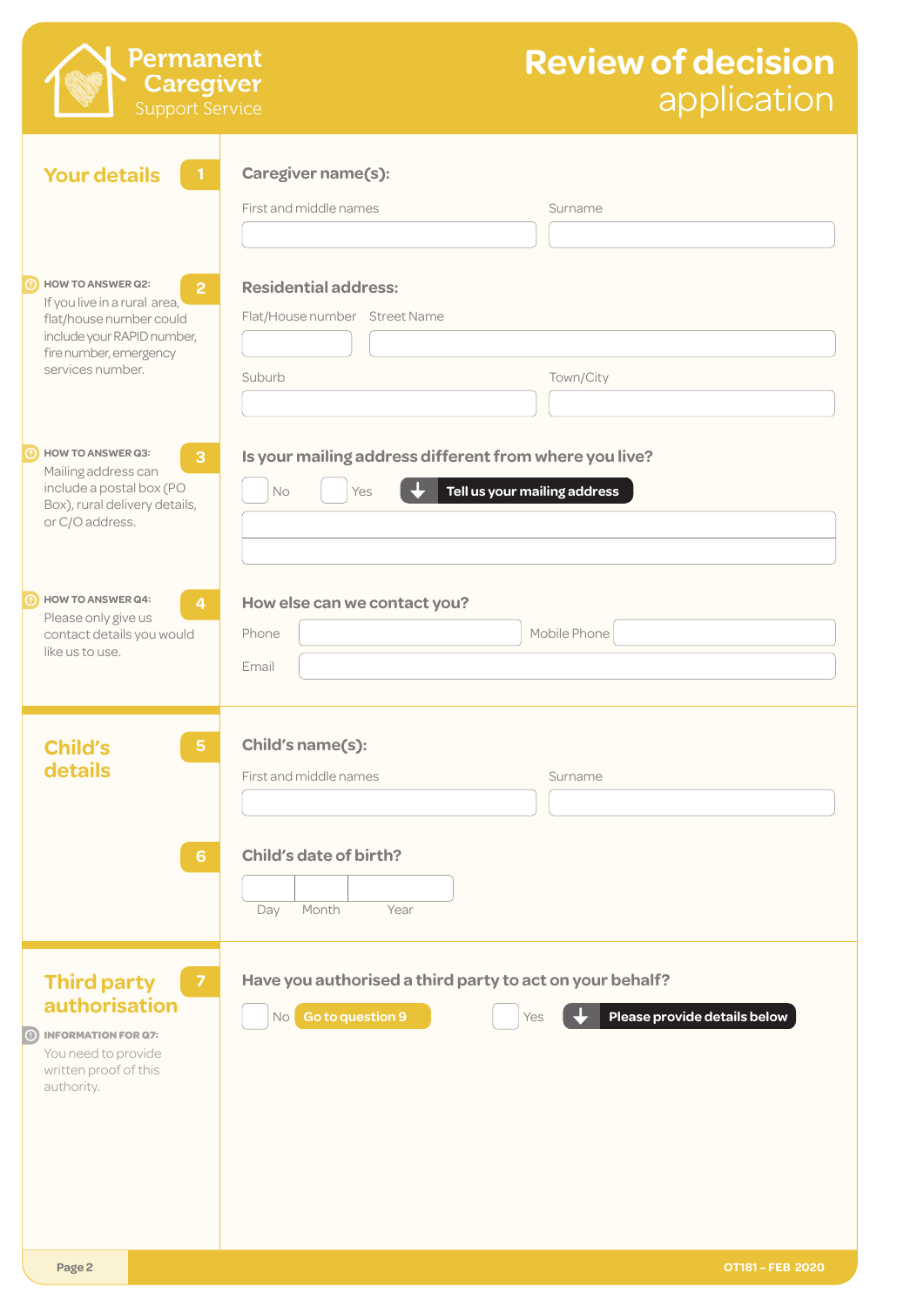| 8<br>What is the name and contact details of the third party you have authorised<br>to act on your behalf?<br>Person's first name<br>Person's surname<br>Organisation's name<br>Organisation's postal address<br>Mobile Phone<br>Phone<br>Email<br><b>Information on</b><br>If you run out of space when answering the following questions, please use the<br>the decision<br>back page or attach a separate piece of paper.<br>you want<br>Please tell us what request for support this decision relates to.<br>9 <sup>°</sup><br>reviewed<br><b>HOW TO ANSWER Q9:</b><br>Please provide us with<br>as much information as<br>possible. You can add<br>additional pages to your<br>application for review.<br><b>HOW TO ANSWER Q10:</b><br>When were you notified of the decision?<br>10<br>This will normally be<br>the date on the letter you<br>received from the PCSS.<br>Month<br>Year<br>Day<br>Please tell us why you disagree with the decison.<br>11<br><b>Signature</b><br>Caregiver's name (print)<br><b>Caregiver's signature</b><br><b>Date</b><br>Day Month<br>Year |  |
|------------------------------------------------------------------------------------------------------------------------------------------------------------------------------------------------------------------------------------------------------------------------------------------------------------------------------------------------------------------------------------------------------------------------------------------------------------------------------------------------------------------------------------------------------------------------------------------------------------------------------------------------------------------------------------------------------------------------------------------------------------------------------------------------------------------------------------------------------------------------------------------------------------------------------------------------------------------------------------------------------------------------------------------------------------------------------------|--|
|                                                                                                                                                                                                                                                                                                                                                                                                                                                                                                                                                                                                                                                                                                                                                                                                                                                                                                                                                                                                                                                                                    |  |
|                                                                                                                                                                                                                                                                                                                                                                                                                                                                                                                                                                                                                                                                                                                                                                                                                                                                                                                                                                                                                                                                                    |  |
|                                                                                                                                                                                                                                                                                                                                                                                                                                                                                                                                                                                                                                                                                                                                                                                                                                                                                                                                                                                                                                                                                    |  |
|                                                                                                                                                                                                                                                                                                                                                                                                                                                                                                                                                                                                                                                                                                                                                                                                                                                                                                                                                                                                                                                                                    |  |
|                                                                                                                                                                                                                                                                                                                                                                                                                                                                                                                                                                                                                                                                                                                                                                                                                                                                                                                                                                                                                                                                                    |  |
|                                                                                                                                                                                                                                                                                                                                                                                                                                                                                                                                                                                                                                                                                                                                                                                                                                                                                                                                                                                                                                                                                    |  |
|                                                                                                                                                                                                                                                                                                                                                                                                                                                                                                                                                                                                                                                                                                                                                                                                                                                                                                                                                                                                                                                                                    |  |
|                                                                                                                                                                                                                                                                                                                                                                                                                                                                                                                                                                                                                                                                                                                                                                                                                                                                                                                                                                                                                                                                                    |  |
|                                                                                                                                                                                                                                                                                                                                                                                                                                                                                                                                                                                                                                                                                                                                                                                                                                                                                                                                                                                                                                                                                    |  |
|                                                                                                                                                                                                                                                                                                                                                                                                                                                                                                                                                                                                                                                                                                                                                                                                                                                                                                                                                                                                                                                                                    |  |
|                                                                                                                                                                                                                                                                                                                                                                                                                                                                                                                                                                                                                                                                                                                                                                                                                                                                                                                                                                                                                                                                                    |  |
|                                                                                                                                                                                                                                                                                                                                                                                                                                                                                                                                                                                                                                                                                                                                                                                                                                                                                                                                                                                                                                                                                    |  |
|                                                                                                                                                                                                                                                                                                                                                                                                                                                                                                                                                                                                                                                                                                                                                                                                                                                                                                                                                                                                                                                                                    |  |
|                                                                                                                                                                                                                                                                                                                                                                                                                                                                                                                                                                                                                                                                                                                                                                                                                                                                                                                                                                                                                                                                                    |  |
|                                                                                                                                                                                                                                                                                                                                                                                                                                                                                                                                                                                                                                                                                                                                                                                                                                                                                                                                                                                                                                                                                    |  |
|                                                                                                                                                                                                                                                                                                                                                                                                                                                                                                                                                                                                                                                                                                                                                                                                                                                                                                                                                                                                                                                                                    |  |
|                                                                                                                                                                                                                                                                                                                                                                                                                                                                                                                                                                                                                                                                                                                                                                                                                                                                                                                                                                                                                                                                                    |  |
|                                                                                                                                                                                                                                                                                                                                                                                                                                                                                                                                                                                                                                                                                                                                                                                                                                                                                                                                                                                                                                                                                    |  |
|                                                                                                                                                                                                                                                                                                                                                                                                                                                                                                                                                                                                                                                                                                                                                                                                                                                                                                                                                                                                                                                                                    |  |
|                                                                                                                                                                                                                                                                                                                                                                                                                                                                                                                                                                                                                                                                                                                                                                                                                                                                                                                                                                                                                                                                                    |  |
|                                                                                                                                                                                                                                                                                                                                                                                                                                                                                                                                                                                                                                                                                                                                                                                                                                                                                                                                                                                                                                                                                    |  |
|                                                                                                                                                                                                                                                                                                                                                                                                                                                                                                                                                                                                                                                                                                                                                                                                                                                                                                                                                                                                                                                                                    |  |
|                                                                                                                                                                                                                                                                                                                                                                                                                                                                                                                                                                                                                                                                                                                                                                                                                                                                                                                                                                                                                                                                                    |  |
|                                                                                                                                                                                                                                                                                                                                                                                                                                                                                                                                                                                                                                                                                                                                                                                                                                                                                                                                                                                                                                                                                    |  |
|                                                                                                                                                                                                                                                                                                                                                                                                                                                                                                                                                                                                                                                                                                                                                                                                                                                                                                                                                                                                                                                                                    |  |
|                                                                                                                                                                                                                                                                                                                                                                                                                                                                                                                                                                                                                                                                                                                                                                                                                                                                                                                                                                                                                                                                                    |  |
|                                                                                                                                                                                                                                                                                                                                                                                                                                                                                                                                                                                                                                                                                                                                                                                                                                                                                                                                                                                                                                                                                    |  |
|                                                                                                                                                                                                                                                                                                                                                                                                                                                                                                                                                                                                                                                                                                                                                                                                                                                                                                                                                                                                                                                                                    |  |
|                                                                                                                                                                                                                                                                                                                                                                                                                                                                                                                                                                                                                                                                                                                                                                                                                                                                                                                                                                                                                                                                                    |  |
|                                                                                                                                                                                                                                                                                                                                                                                                                                                                                                                                                                                                                                                                                                                                                                                                                                                                                                                                                                                                                                                                                    |  |
|                                                                                                                                                                                                                                                                                                                                                                                                                                                                                                                                                                                                                                                                                                                                                                                                                                                                                                                                                                                                                                                                                    |  |
|                                                                                                                                                                                                                                                                                                                                                                                                                                                                                                                                                                                                                                                                                                                                                                                                                                                                                                                                                                                                                                                                                    |  |
|                                                                                                                                                                                                                                                                                                                                                                                                                                                                                                                                                                                                                                                                                                                                                                                                                                                                                                                                                                                                                                                                                    |  |
|                                                                                                                                                                                                                                                                                                                                                                                                                                                                                                                                                                                                                                                                                                                                                                                                                                                                                                                                                                                                                                                                                    |  |
|                                                                                                                                                                                                                                                                                                                                                                                                                                                                                                                                                                                                                                                                                                                                                                                                                                                                                                                                                                                                                                                                                    |  |
|                                                                                                                                                                                                                                                                                                                                                                                                                                                                                                                                                                                                                                                                                                                                                                                                                                                                                                                                                                                                                                                                                    |  |
|                                                                                                                                                                                                                                                                                                                                                                                                                                                                                                                                                                                                                                                                                                                                                                                                                                                                                                                                                                                                                                                                                    |  |
|                                                                                                                                                                                                                                                                                                                                                                                                                                                                                                                                                                                                                                                                                                                                                                                                                                                                                                                                                                                                                                                                                    |  |
|                                                                                                                                                                                                                                                                                                                                                                                                                                                                                                                                                                                                                                                                                                                                                                                                                                                                                                                                                                                                                                                                                    |  |
|                                                                                                                                                                                                                                                                                                                                                                                                                                                                                                                                                                                                                                                                                                                                                                                                                                                                                                                                                                                                                                                                                    |  |
|                                                                                                                                                                                                                                                                                                                                                                                                                                                                                                                                                                                                                                                                                                                                                                                                                                                                                                                                                                                                                                                                                    |  |
|                                                                                                                                                                                                                                                                                                                                                                                                                                                                                                                                                                                                                                                                                                                                                                                                                                                                                                                                                                                                                                                                                    |  |
|                                                                                                                                                                                                                                                                                                                                                                                                                                                                                                                                                                                                                                                                                                                                                                                                                                                                                                                                                                                                                                                                                    |  |
|                                                                                                                                                                                                                                                                                                                                                                                                                                                                                                                                                                                                                                                                                                                                                                                                                                                                                                                                                                                                                                                                                    |  |
|                                                                                                                                                                                                                                                                                                                                                                                                                                                                                                                                                                                                                                                                                                                                                                                                                                                                                                                                                                                                                                                                                    |  |
|                                                                                                                                                                                                                                                                                                                                                                                                                                                                                                                                                                                                                                                                                                                                                                                                                                                                                                                                                                                                                                                                                    |  |
|                                                                                                                                                                                                                                                                                                                                                                                                                                                                                                                                                                                                                                                                                                                                                                                                                                                                                                                                                                                                                                                                                    |  |
|                                                                                                                                                                                                                                                                                                                                                                                                                                                                                                                                                                                                                                                                                                                                                                                                                                                                                                                                                                                                                                                                                    |  |